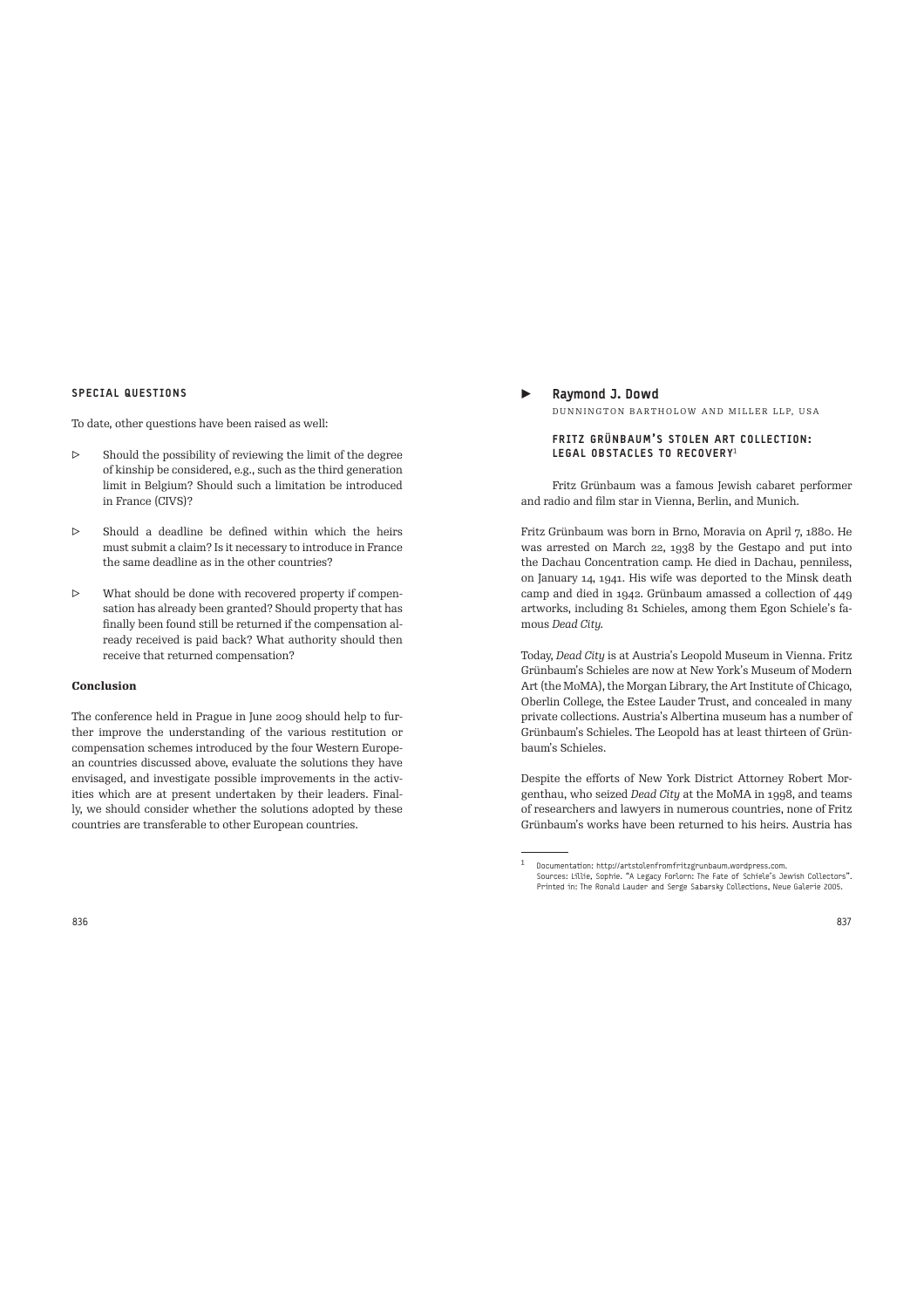violated Article 26 of its 1955 Austrian State Treaty with the United States by failing to return property stolen from Jewish victims of Nazism. Without Austria living up to its 1955 promises, the victory over Nazism will remain a sham. Without Switzerland and the USA renewing and making a reality the Clinton-era commitment to restitution of stolen property, the Washington Principles will remain empty promises.

Below, I have taken examples from the Grünbaum case to illustrate legal and practical obstacles to claimants of property stolen by the Nazis remaining in 2009.

- ▷ Inaction and Stonewalling
- ▷ Concealment and Cost
- ▷ Blaming the Victims
- ▷ Deception or Evasion
- ▷ Privilege
- ▷ Denial of Criminal Acts
- ▷ Laundering
- ▷ Confidentiality
- ▷ Holocaust Denial

## **Austrian Obstacles**

The seizure by D.A. Robert Morgenthau at New York's Museum of Modern Art of Grünbaum's *Dead City* and Schiele's *Portrait of Wally* and the Washington Conference are considered to be the impetus for the legislative reforms enacted in Austria in the late 1990s. Article 26 of the 1955 Austrian State Treaty requires Austria to return all property taken from Jews as a result of Nazi persecution. Austria's failure to return property to victims of Nazism is a breach of this Treaty, which is Austria's very constitutional foundation. After 59 years of Austria treating its commitment with contempt, it is clear that there is no political will within Austria to return property stolen from Jews.

Austria has perhaps in other cases recently engaged in restitution. Austria has made research efforts (unfortunately published only in the German language) and according to various reports has taken hesitating steps towards restituting stolen property. But in the Grünbaum case, Austria has violated the Austrian State Treaty and merely put up a pretense of restitution. In the many years of the Bush/Cheney Administration following the Washington Conference, Austria has done nothing to restitute Grünbaum's works to his heirs.

#### **Inaction and Stonewalling**

One obstacle the Grünbaum heirs have encountered is a simple lack of action or cooperation from authorities. Despite claiming that it was going to research its collections and return stolen artworks, Austria has failed to do so. The Albertina museum has never even responded to a claim by Fritz Grünbaum's heirs for the return of Grünbaum's Schieles. Nor has Austria issued provenance reports on the Schieles in Austria's Albertina museum.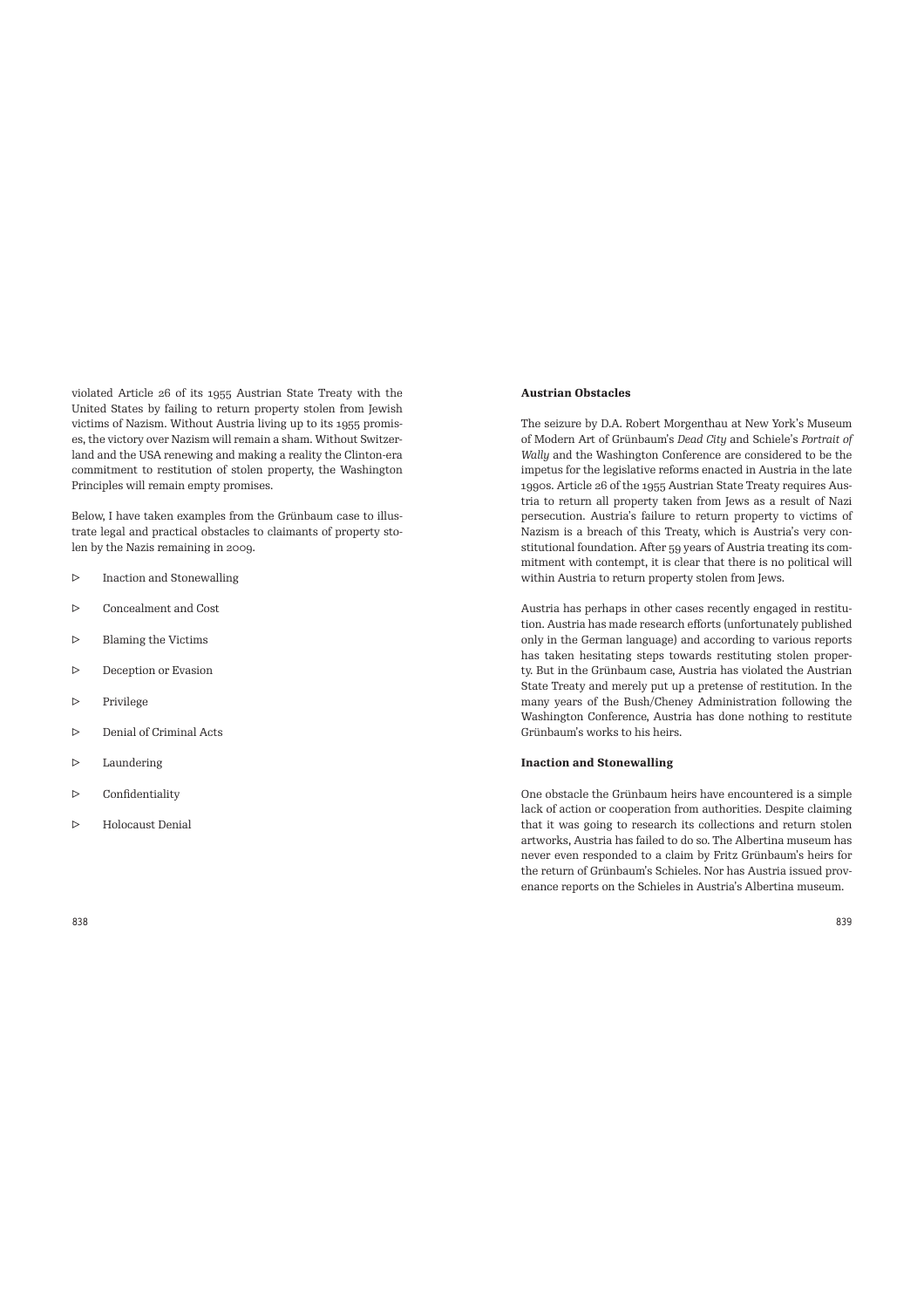#### **Deception or "Evasion"**

Another obstacle to recovery of artworks stolen from Fritz Grünbaum is Austria's creation of the "private" Leopold Museum, which is owned in the form of a foundation. By placing stolen assets into a foundation that it owns and claiming that the foundation is "private," Austria has so far evaded its obligations under the Washington Principles.

Article 26 of Austria's State Treaty forbids the Republic of Austria from owning artworks looted from Jews. By creating the Leopold Foundation to conceal its ownership, Austria has violated the treaty. Austria purchased a 50 percent interest in the Leopold Museum. Upon the death of Leopold and his wife, Austria will own 100 percent. Austria has exempted Leopold from a law requiring the return of stolen property.

Switzerland has simply turned its back on the issues of art looting and restituting artworks to the Jews and other Nazi victims from whom they were looted.

#### **Laundering**

Switzerland has been used as a place to launder stolen art. On January 5, 1943, the Allied Powers warned Switzerland that transactions in property from Nazi-occupied territories would not give the acquirer good title. Swiss art dealers continued to avail themselves of a law that permitted an art dealer to acquire stolen property and to acquire good title after five years of the property being held in Switzerland. Shortly after the Allies vacated Vienna in 1955, the Swiss market was flooded with artworks stolen from Jews.

In 1956, 80 percent of Fritz Grünbaum's Schiele collection was sold in Switzerland by Eberhard Kornfeld, who knew that *Dead City* was owned by Grünbaum. Kornfeld purchased the stolen Grünbaum works only weeks after selling a major part of the Albertina's collection from Abertina director Otto Benesch. Switzerland has failed to investigate Kornfeld. Swiss legal experts still claim that Switzerland's five year statute of limitations on laundering stolen property still applies. Apparently, the Swiss have changed this statute of limitations, but Swiss legal experts are still urging its application to Nazi looted artworks.

### **Concealment and Cost**

It is impossible to gain access to original provenance documents without the consent of the Swiss art dealers. Thus, when our handwriting experts found "massive doubts" regarding the handwriting in Eberhard Kornfeld's provenance documents, our experts were effectively blocked from inspecting the originals by Kornfeld's refusal to have handwriting experts from the Viennese police inspect the documents in Switzerland. For handwriting experts to compare original documents in Vienna and Switzerland it is necessary to transport them and their equipment (microscopes and scanners) at enormous cost. Given the blocking, even if we were willing to meet the cost, we were unable to obtain definitive proof of forgeries acceptable to a US court.

# **US Obstacles**

US museums, auction houses, and owners of Nazi-looted artworks have failed to live up to the Washington Principles. Under the Bush/Cheney Administration, the USA failed to create a restitutional commission, has permitted government-subsidized museums to cloak their activities in privilege and secrecy, and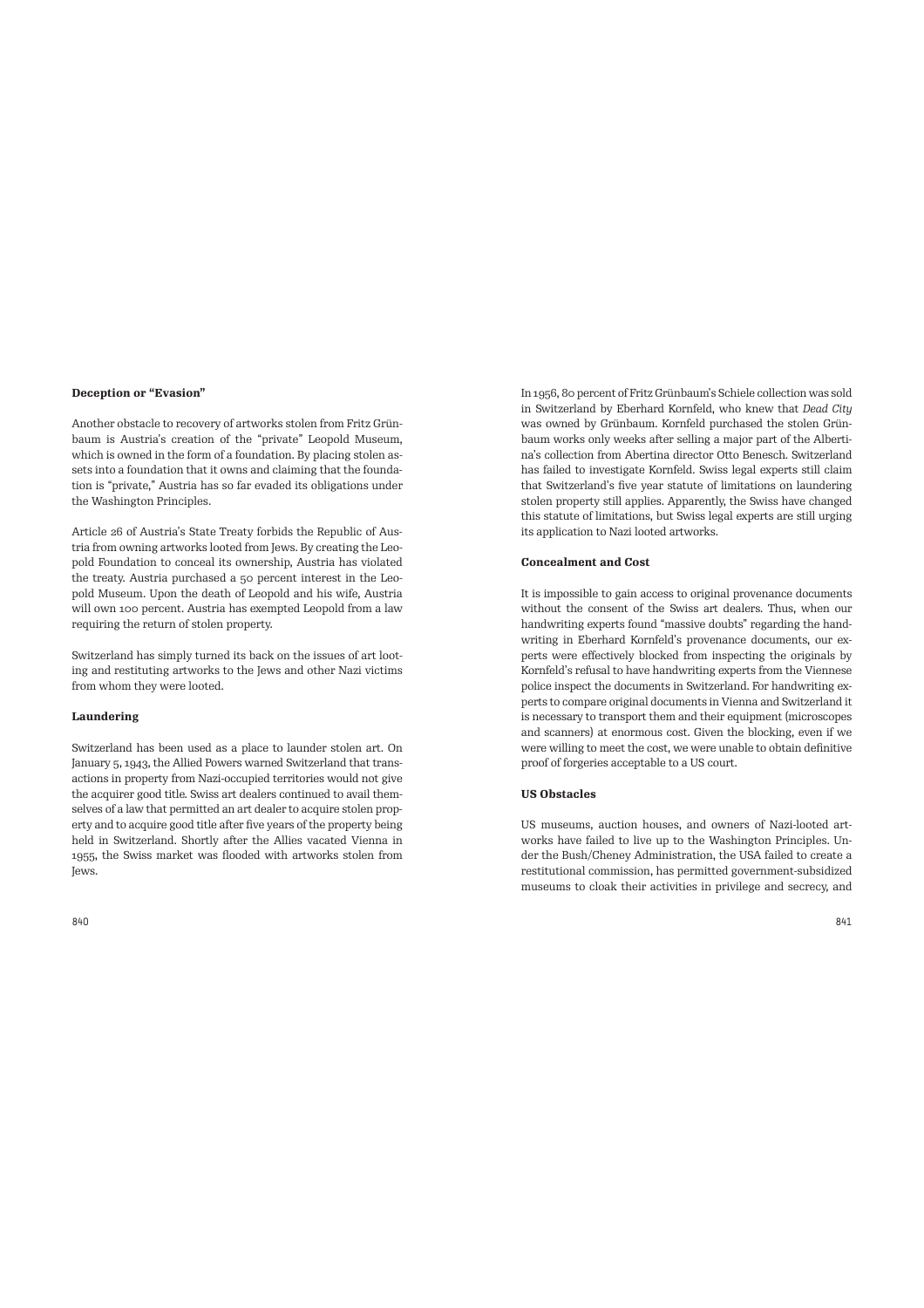has failed to compel museums to publish provenance and research collections.

Government-subsidized and tax-exempt museums have sued Jewish claimants seeking declarations of title to stolen Holocaust-era artworks in their collections. During and after World War II, US museums went on a spree of buying stolen Nazi-looted art. Despite such purchases of stolen property being considered a crime in the USA, the museums have failed to take responsibility for these crimes or to restitute the proceeds of these crimes. For the most part, the Department of Justice and local criminal investigators have done almost nothing to assist the victims of these crimes.

# **Privilege**

US museums claim to be "private" in ownership when they wish to conceal information. They claim to serve the "public" trust when they reject claims to stolen property in their collections. They are generally tax-exempt entities and usually receive outright subsidies from the state or federal governments. Museums use the claim of "attorney client privilege" to conceal their research into the provenance of their collections. They hire outside lawyers. They then conceal this research from the public. This has happened in the Grünbaum case, particularly with Oberlin College's research into the provenance of Schiele's *Girl with Black Hair*. If claims are made, museums will often research and resolve the claims behind a wall of secrecy, meaning that the public will not receive any understanding of the scholarship in which they engage.

# **Confidentiality**

Auction houses claim that the identities of purchasers and sellers of Grünbaum's artworks are "confidential." Thus, when served with a subpoena, Sotheby's, Christie's and the Galerie St. Etienne obtained a court order blocking revelation of who was trafficking in the Schieles stolen from Grünbaum. These blanket assertions of confidentiality have made Grünbaum's collection impossible to trace.

# **Falsification**

US museums, colleges and auction houses routinely publish incomplete or falsified provenances. For example, we all know that Egon Schiele was an Austrian artist. We know that Eberhard Kornfeld, Rudolph Leopold and Jane Kallir have all said that the contents of Kornfeld's 1956 Schiele sale came from Grünbaum's collection. This was documented by Sophie Lillie many years ago in the scholarly literature. Yet a visit to Oberlin College's website lists the earliest provenance as "Berne 1956." A visit to the MoMA's website shows "Gift of Otto Kallir" as the earliest provenances of other Schieles stolen from Grünbaum. Museums and colleges routinely publish these false and incomplete provenances of works entering the US after 1933 that were created before 1945. This falsification is rampant and violates the Washington Principles.

# **Legal Defenses: Statute of Limitations or Blaming the Victim**

Museums in the USA have taken to blaming the victims of Nazism for asserting claims belatedly and use statutes of limitation to avoid resolution of claims on the merits. Certain US jurisdictions require heirs to act within a "reasonable" time from discovering their losses. Such requirements impose unreasonable burdens upon descendants of Holocaust victims. In the case of Fritz Grünbaum, most of his immediate family was murdered. His sister lived in the Czech Republic under Soviet Communism that did not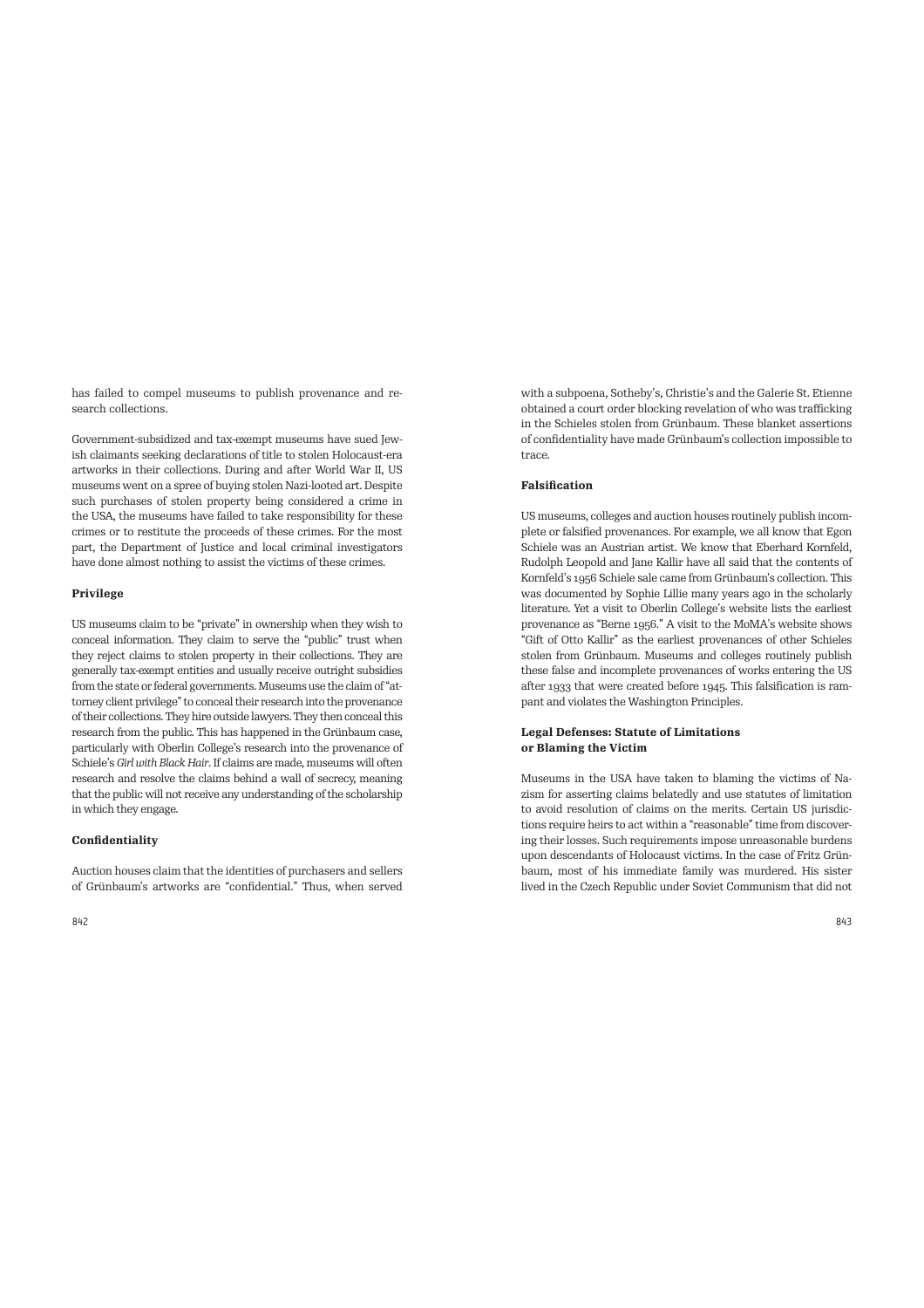permit private property claims to be pursued in multiple jurisdictions. Imposing legal defenses based on limitations is unfair, inequitable, and runs contrary to the Washington Principles, which urge that matters be resolved on the merits of whether or not the property was stolen.

# **Equitable Defense: Laches or Denial of Responsibility for Receiving Stolen Property**

During World War II and immediately afterward, US museums were warned by the US government against acquiring artworks from Europe that did not have clear provenances<sup>1</sup>. Throughout the USA, purchasing stolen property is a crime. Thus, US museums purchasing or accepting as gifts artworks without provenance documentation were committing a crime or facilitating criminal actions after being warned not to do so.

In certain cases, US museums directly financed the Nazi war machine by buying through Nazi authorized dealers such as Karl Buchholz and Curt Valentin in New York, or indirectly through Theodor Fischer, August Klipstein or the FIDES Treuhand (a subsidiary of Credit Suisse) in Switzerland. The consequence of these criminal museum actions was that from 1945—2009, two generations of owners of property have been deprived of their rightful belongings.

Rather than accepting responsibility for these criminal actions and taking steps to remedy such actions by engaging in restitution, US museums have claimed that they hold stolen artworks as a matter of "public trust" and that such "public trust" requires them to hold stolen artworks if claimants do not prove

100 percent airtight evidentiary cases. Rather than serving the public trust, the museums, by asserting laches defenses, compound the injury to Holocaust victims and their survivors by continuing to display stolen works to the US and international public. Exhibiting stolen art and hiding provenances teaches the viewing public Holocaust denial and continues the decadeslong deprivation.

### **Equitable Defenses: Holocaust Denial**

US museums and holders of stolen property argue that they were good faith purchasers of artworks stolen from Fritz Grünbaum. Many of Schiele's major collectors were murdered Jews. Schiele was virtually unknown outside Austria prior to WW II. During World War II and in its aftermath, government warnings, press reports, and general public consciousness of Nazi massacre and looting, in particular art looting, were widely reported. Yet museums and others argue that they were "good faith purchasers" when buying undocumented European artworks during and after WW II.

Auction houses such as Sotheby's propagate the myth that the Holocaust and art looting were unknown in the USA until the mid- -1990s when Lynn Nicholas published *The Rape of Europa.* In fact, government and news reports during and immediately following World War II clearly outline the vast looting of European Jews' property. In 1947, *The New Yorker* published an extensive three-part series by Janet Flanner documenting the Nazis' encyclopedic art looting activities. Hence, to claim that US museums and other purchasers were unaware of Hitler's looting activities and particularly that, after 1947, a good faith purchase of un-provenanced European artworks was possible is a form of Holocaust denial.

<sup>1</sup> See, e.g., London Declaration of January 5, 1943; US State Department Bulletins.